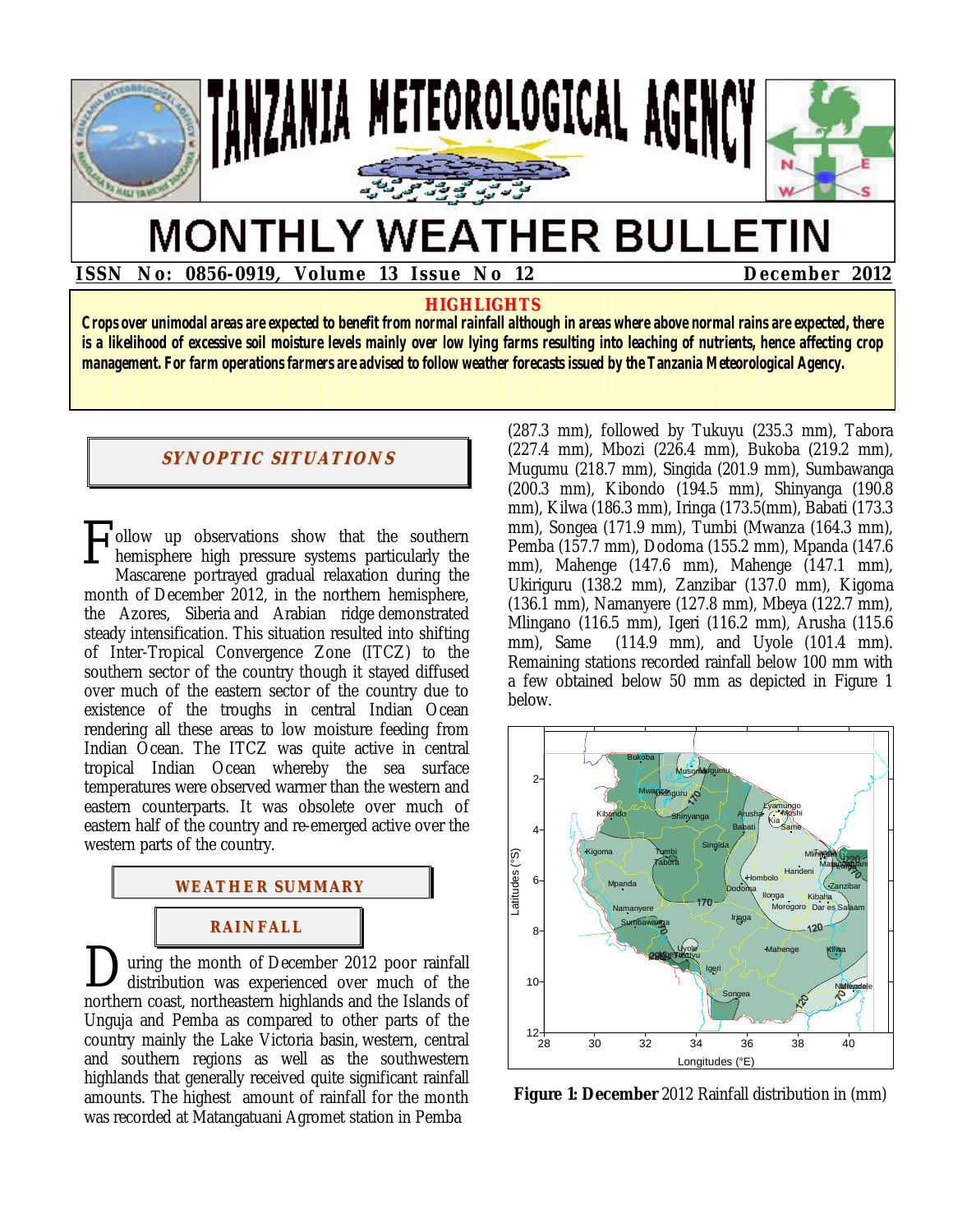

Figure 1b: Percentage of rainfall for 1st October to 31st December 2012 as depicted by the Geospatial Water requirement Satisfaction Index (GeoWRSI) model with Improved Rainfall Estimates from Satellite Rainfall Estimates (RFE) and gauge data from Tanzania rainfall stations networks.

The October – December 2012 rainfall season Rainfall from 1st October to 31st December depicts poor performance of below 80% of the average over northeastern highlands, coastal and south of Morogoro region, with pockets of less than 30% observed mainly over northern and coastal belts as shown in Figure 1b.



ean maximum temperature during the month ranged between 21.3ºC and 33.5ºC as indicated in Figure 2A below. The highest absolute maximum temperature of 33.6°C was observed at Kibaha during the first dekad of the month. The lowest absolute maximum temperature was 21.0°C that observed during the third dekad of the month over Igeri station in the southwestern highlands. M



**Figure2A**: December 2012 Mean maximum temperature  $(C)$ 

Temperatures were relatively high as was evident over almost the whole country during the month with the lowest observed values obtained over Igeri in the southwestern highlands, as indicated in Figs 2A and 2B. The mean minimum air temperatures ranged from 11.8 ºC to 25.6ºC, whereby the lowest absolute minimum temperature value was 11.3°C recorded at Sumbawanga during the third dekad of the month, and the highest absolute minimum was 26.3°C recorded at Kilwa during the third dekad of December.



 $({}^{\circ}\bar{C})$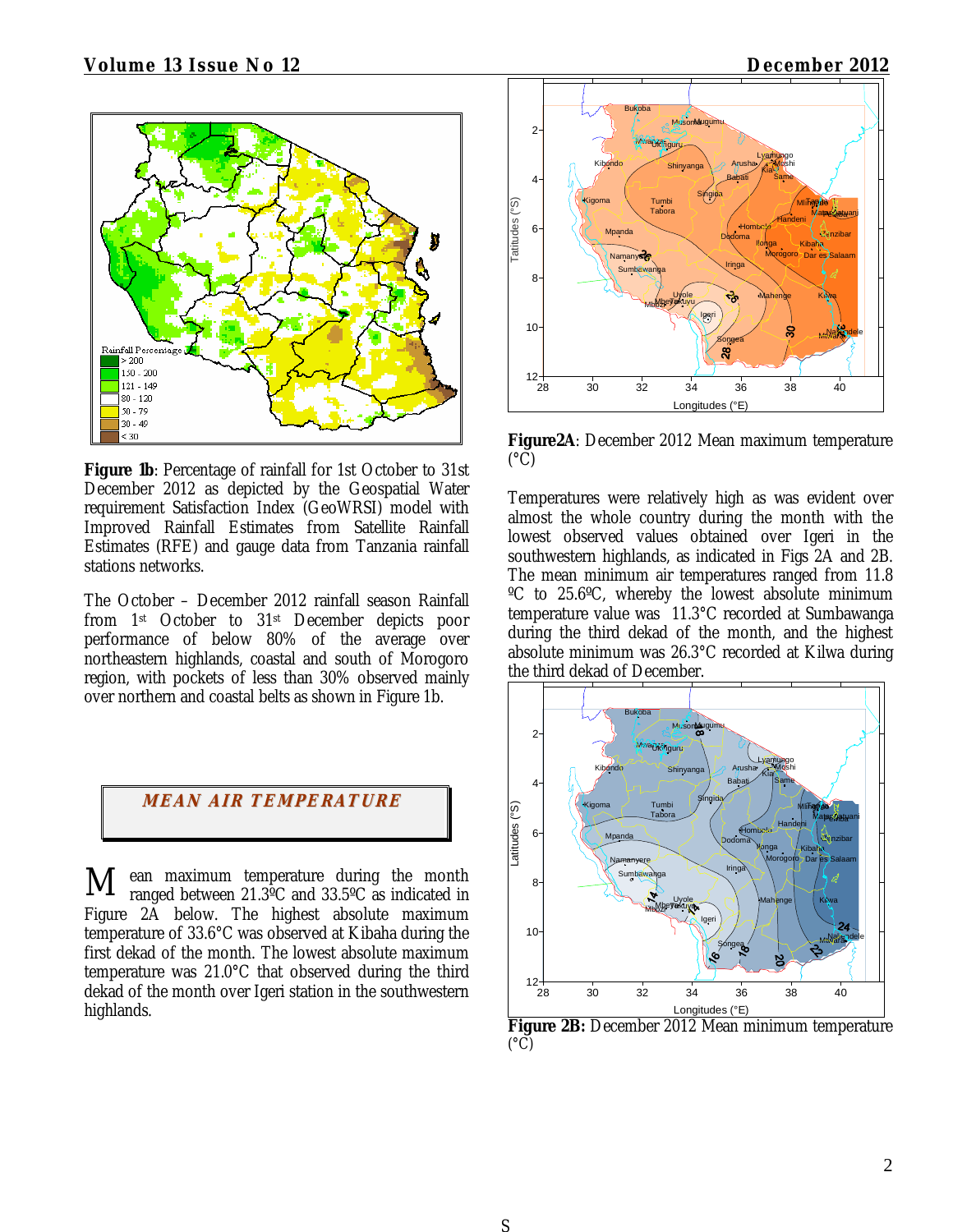# **MEAN SUNS HI NE DURATION**

unshine durations across the country during the Sunshine durations across the country during the month of December 2012 ranged from about 5 hrs per day as the shortest duration observed around Kigoma to about 11 hrs per day as recorded over Tanga in the northern coast areas of the country as shown in Figure 3.



Figure 3: December 2012 Mean sunshine hours (hrs/day)

# **MEAN WI ND SPEED**

ean wind speed during the month of December 2012, ranged from 1 to 11km/hr across the country. The highest wind speed was 12.2 km/hr recorded over Same in the second dekad, while the lowest wind speed value was 0.7 km/hr obtained over Kibaha in the third dekad of December, as depicted by Figure 4. M



**Figure 4: December 2012 Mean Wind speed (km/hr)** 

## **AGROMETEOROLOGICAL SUMMARY**

uring the month of December 2012 soil moisture supply was observed at beneficial levels mainly in the second half of the month when much of the country obtained improved soil moisture levels for the crop requirement, except for a few areas of the central, eastern, southern coast, and southern sectors where soil moisture deficit was pronounced. Early planted crops including maize and beans over parts of Lake Victoria basin particularly Kagera and Mara regions were progressing well and observed at advanced growth stages ranging from ninth leaf to near tasselling as for maize, while budding to wax ripeness stage for beans, with their state being generally good to moderate. Some pocket areas particularly over Lyamungu, Moshi and Same in Kilimanjaro region reported crops that were severely hampered due to soil moisture deficits which largely hit over parts of northeastern highlands and northern coast causing poor to moderate state of crops before the slightly revamped soil moisture status obtained towards the end of the month. However, over the unimodal rainfall pattern particularly central, southwestern highlands, southern region and southern coast the moderate to substantial soil moisture obtained was beneficial for planting and crop establishment being the major field activities during the dekad. D

Pastures and water availability for livestock and wildlife have improved over much of the country.